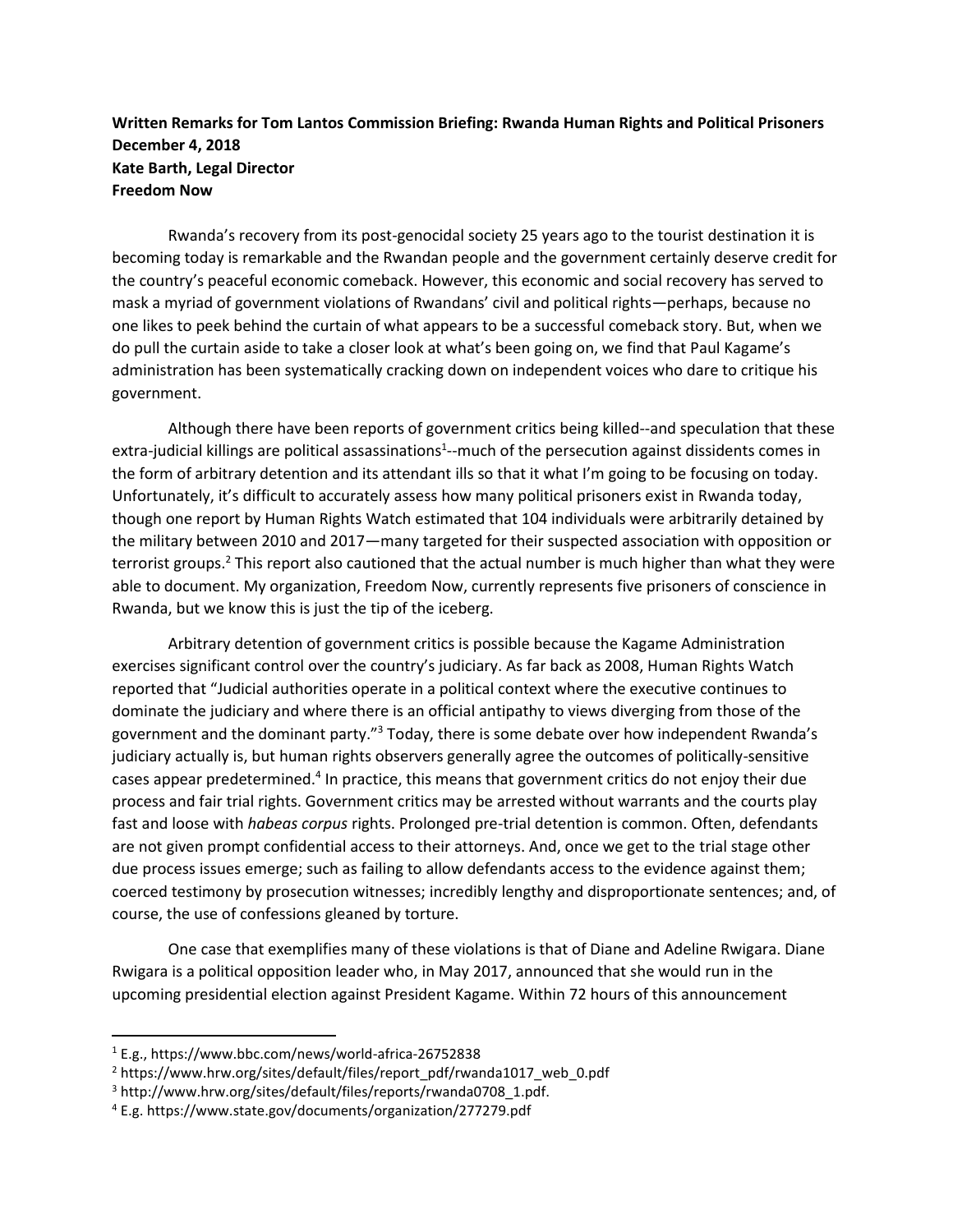alleged nude photos of Diane were posted on social media and later the National Electoral Commission barred her from participating in the election. On August 29, 2017, Diane, her mother Adeline and her sister Anne were detained under house arrest in a violent incident where the police ransacked the Rwigara house and badly injured Adeline's leg. No warrant was presented. For three days the Rwigaras were held in handcuffs at their house and for three weeks the police prevented them from accessing an attorney. On September 23, 2017 the police formally arrested Diane, Anne and Adeline on trumped-up charges and held them incommunicado; they didn't see a judge for a *habeas corpus* hearing for a month. When they did, Anne, who is a US citizen, was released but Diane and Adeline were ordered to remain in pre-trial detention, where they remained for more than a year until their release on bail in October 2018—we think as a result of international pressure.

Diane and Adeline's trial has been ongoing in the past few weeks, although the prosecution has allegedly failed to share the full case file with Diane and Adeline. The courtroom is open, though it appears that the attendees are required to have their photos taken upon entrance to the courtroom which I'm assuming is an intimidation technique. The charges that Diane and Adeline face are serious inciting insurrection and forgery for Diane (Articles 463, 609 and 610 of the Penal Code) and discrimination and sectarian practices and inciting insurrection for Adeline (Articles 136 and 463 of the Penal Code). The verdict is expected to be announced this Thursday, December 6 and if convicted both women face up to 22 years in prison: a hefty penalty to pay for trying to run for president—or for being the mother of a woman brave enough to challenge President Kagame.

I also want to touch on today the endemic use of torture against persons in detention; in fact, in its most recent human rights Report on Rwanda, the US Department of State listed torture and cruel, inhuman or degrading treatment or punishment as one of the most significant human rights issues facing the country (along with arbitrary detention and harsh prison conditions).<sup>5</sup> The Human Rights Watch report I previously mentioned noted that many of the 100+ illegally detained individuals whose cases they profiled had been tortured during an interrogation.<sup>6</sup>

Torture has unfortunately come up several times in Freedom Now's own case work. In the case of Francois Kabayiza—who was arrested in order to pressure him to testify against his employer and alleged government critic Frank Rusagara--Francois was allegedly tortured so badly that he was barely able to stand at his trial. And, although torture is a crime in Rwanda and although Rwanda has ratified the Optional Protocol to the Convention Against Torture, perpetrators act with impunity. No one has been brought to account for the abuse inflicted upon Francois. When the UN Committee Against Torture raised concerns about widespread torture allegations in 2017, the government denied and obfuscated the seriousness of the problem.<sup>7</sup>

Of course, even if a detainee is lucky enough to avoid torture or abuse while in custody, the prison conditions may be harsh and life-threatening, including problems with overcrowding and adequate provision of food or medical care.<sup>8</sup> According to the US Department of State, this seems to be a particular issue for those held in pre-trial detention.<sup>9</sup> Solitary confinement for government critics is

 $\overline{\phantom{a}}$ 

<sup>5</sup> https://www.state.gov/documents/organization/277279.pdf

 $6$  https://www.hrw.org/sites/default/files/report\_pdf/rwanda1017\_web\_0.pdf

<sup>7</sup> <https://www.hrw.org/news/2017/12/16/rwanda-needs-take-torture-seriously>

<sup>8</sup> https://www.state.gov/documents/organization/277279.pdf

<sup>9</sup> https://www.state.gov/documents/organization/277279.pdf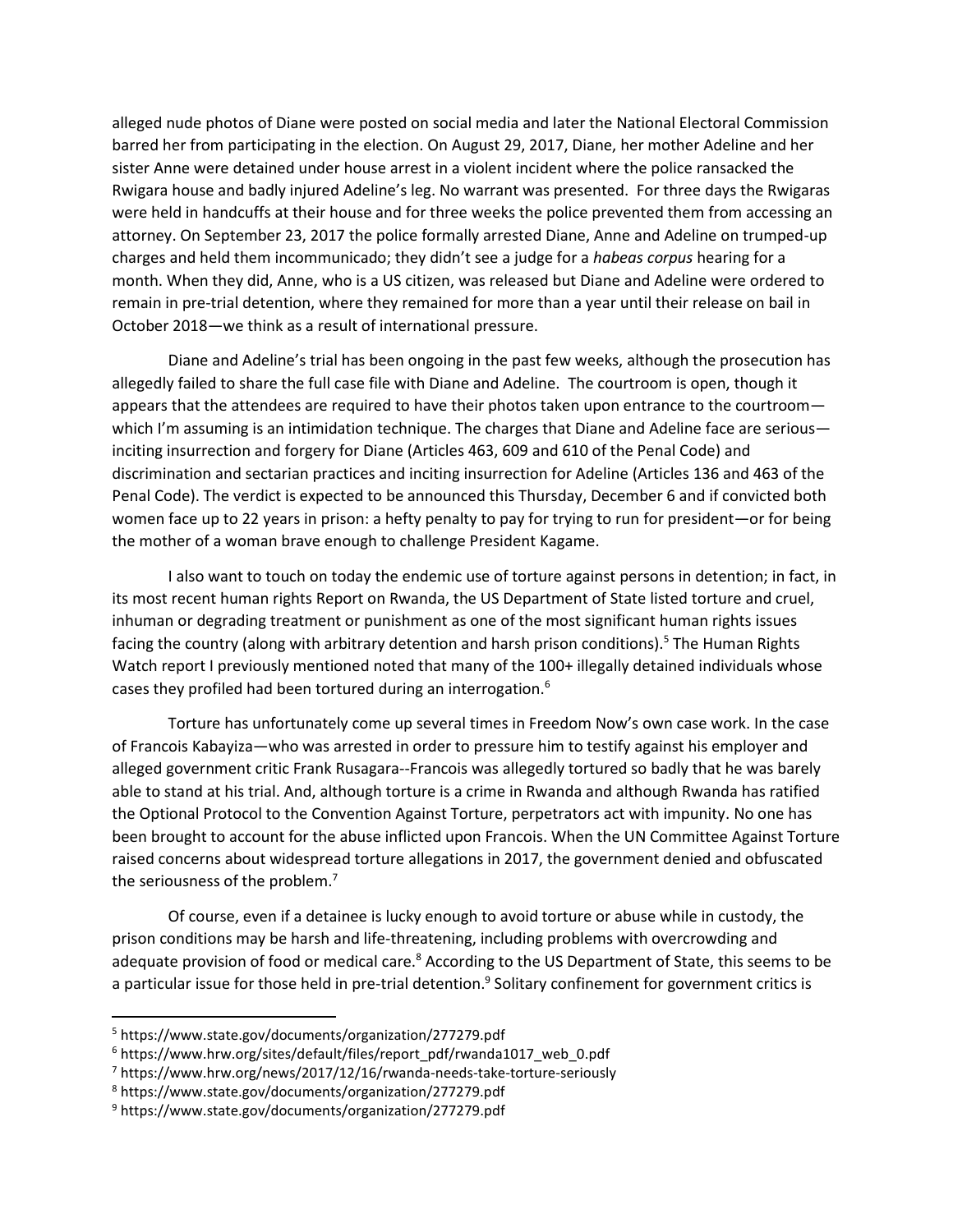also used frequently, and often cruelly. For instance, two of Freedom Now's clients, Frank Rusagara and Tom Byabagamba, were both held in prolonged solitary confinement.

Speaking of Frank Rusagara and Tom Byabagamba, it's also worth emphasizing is that Rwanda has turned its ire not just on those individuals who openly and publicly criticize the government, such as Diane Rwigara, but also on the family members or associates of such public critics. We assume this is a way to pressure the public critics to stay quiet. This is likely why Diane Rwigara's mother and sister were arrested along side of her, and why Frank Rusagara and Tom Bybagamba—two high-ranking military officers who made no public statements disparaging the regime but who are brother and brother-in-law of well-known Rwandan dissident David Himbara—may have been targeted for detention as well. (Or, it may just be that Paul Kagame fears private criticism as much as he does public criticism.)

Although Rwanda has done a terrific job of hiding many of these abuses behind the curtain of economic and social recovery, these widespread violations of its citizen's rights have not gone totally unnoticed. Many in the international human rights community have been sounding the alarm for quite a while. We've heard from Amnesty International today, and I mentioned a landmark report that Human Rights Watch published last year on the topic of abuses in detention. Other organizations that have criticized the Kagame administration's treatment of human rights defenders include FrontLine Defenders,<sup>10</sup> Freedom House,<sup>11</sup> Reporters without Borders<sup>12</sup> and many others. Even the United Nations has weighed in, with the UN Special Rapporteur on freedom of association and, the UN Working Group on Arbitrary Detention excoriating Rwanda for its treatment of peaceful dissenters.<sup>13</sup> In fact, about a year ago the UN Working Group issued an opinion confirming that Frank Rusagara, Tom Bybagamba and Francois Kabayiza had all been detained arbitrarily in violation of international law and calling for their immediate release and reparations.<sup>14</sup> Of course, Rwanda ignored this directive from the UN and these men remain in prison today. The Working Group on Arbitrary Detention is now in the process of considering Diane and Adeline Rwigara's case as well.

I hope that this briefing will pull back the curtain to reveal the very troubled Rwanda that lies beyond the smooth facade. The Rwandan government know that its abuses won't remain hidden for much longer. It's time for Rwanda to allow peaceful dissent. If President Kagame really does want to show the world a nation of remarkable recovery, or peace and prosperity and, perhaps most importantly, of respect for its citizens' human rights, a terrific place to start would be to release all of the political prisoners and commit the country to ensuring that anyone may speak freely without fear that the inside of a prison cell awaits him or her.

There are a few ways that we recommend the United States government support this path. First, the US Government should call on Rwandan authorities to immediate release all prisoners of conscience and desist from torturing detainees and ensure that perpetrators of such acts are held accountable. This should be done from the State Department and the Executive Branch, but also by

 $\overline{\phantom{a}}$ 

<sup>10</sup> https://www.frontlinedefenders.org/en/location/rwanda

<sup>11</sup> https://freedomhouse.org/country/rwanda

<sup>12</sup> https://rsf.org/en/rwanda

<sup>13</sup> *Report of the Special Rapporteur on the rights to freedom of peaceful assembly and of association*, Maina Kiai, A/HRC/26/29/Add.2 (September 16, 2014); *Avis no 85/2017 concernant Franck Kanyambo Rusagara, Tom Byabagamba et François Kabayiza (République du Rwanda)*, A/HRC/WGAD/2017/85 (December 21, 2017)

<sup>14</sup> http://www.freedom-now.org/wp-content/uploads/2018/01/WGAD-Opinion-85-2017.pdf